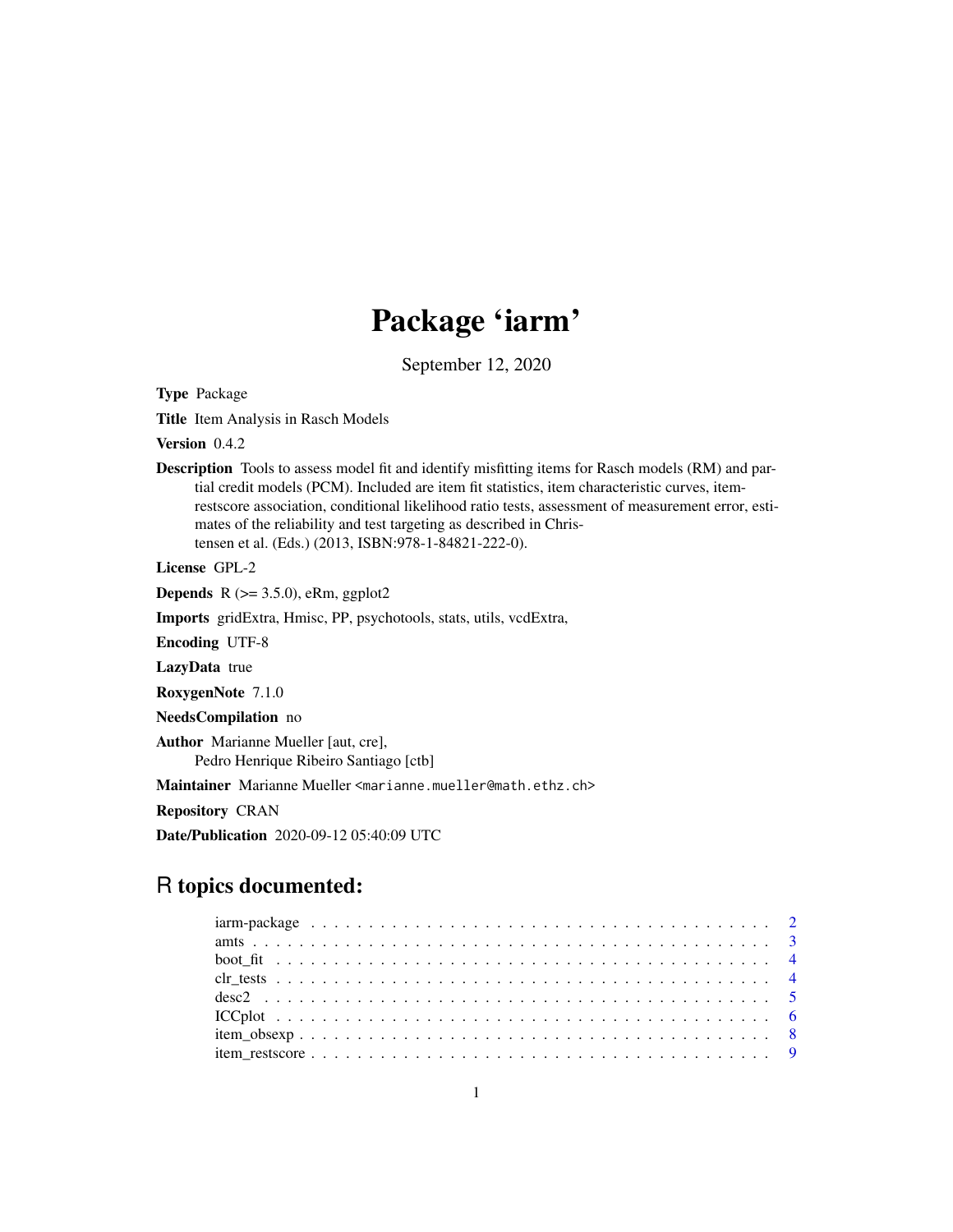# <span id="page-1-0"></span>2 iarm-package

| Index |  |
|-------|--|
|       |  |
|       |  |
|       |  |
|       |  |
|       |  |
|       |  |
|       |  |
|       |  |
|       |  |
|       |  |

iarm-package *iarm: A package for item analysis in Rasch models*

#### **Description**

Tools to assess model fit and identify misfitting items for Rasch models (RM) and partial credit models (PCM). Included are item fit statistics, item-restscore association, conditional likelihood ratio tests, assessment of measurement error, estimates of the reliability and test targeting.

#### Item Fit statistics

Item fit statistics are used to assess whether individual items fit the Rasch model. Outfit and infit mean squares are well-known and much used statistics. They summarize standardized response residuals comparing observed responses to items to the expected responses. To avoid bias expected responses are calculated under the conditional distribution of responses given the total score. Parametric bootstrapping is used to assess the significance of misfitting items. The item restscore gamma coefficient is used to assess differential item discrimination.

#### Conditional likelihood ratio tests (CLR)

The conditional likelihood ratio test of Andersen is an overall test of fit of data to the model. The test compares conditional maximum likelihood estimates of item parameters in different subgroups to the estimates for the complete sample of persons. Subgroups are defined by outcomes of the total score (test of homogeneity) or by outcomes of an exogenous variable (test of no differential item functioning, DIF).

#### References

Andersen, E. B. (1973) A goodness of fit test for the Rasch model. *Psychometrika*, 38, 123-140.

Kreiner, S. & Christensen, K. B. (2011) Exact evaluation of Bias in Rasch model residuals. *Advances in Mathematics Research*, 12, 19-40.

Mueller, M. & Kreiner, S. (2015) Item Fit Statistics in Common Software for Rasch Analysis. Research Report 15-06, Department of Biostatistics, University of Copenhagen.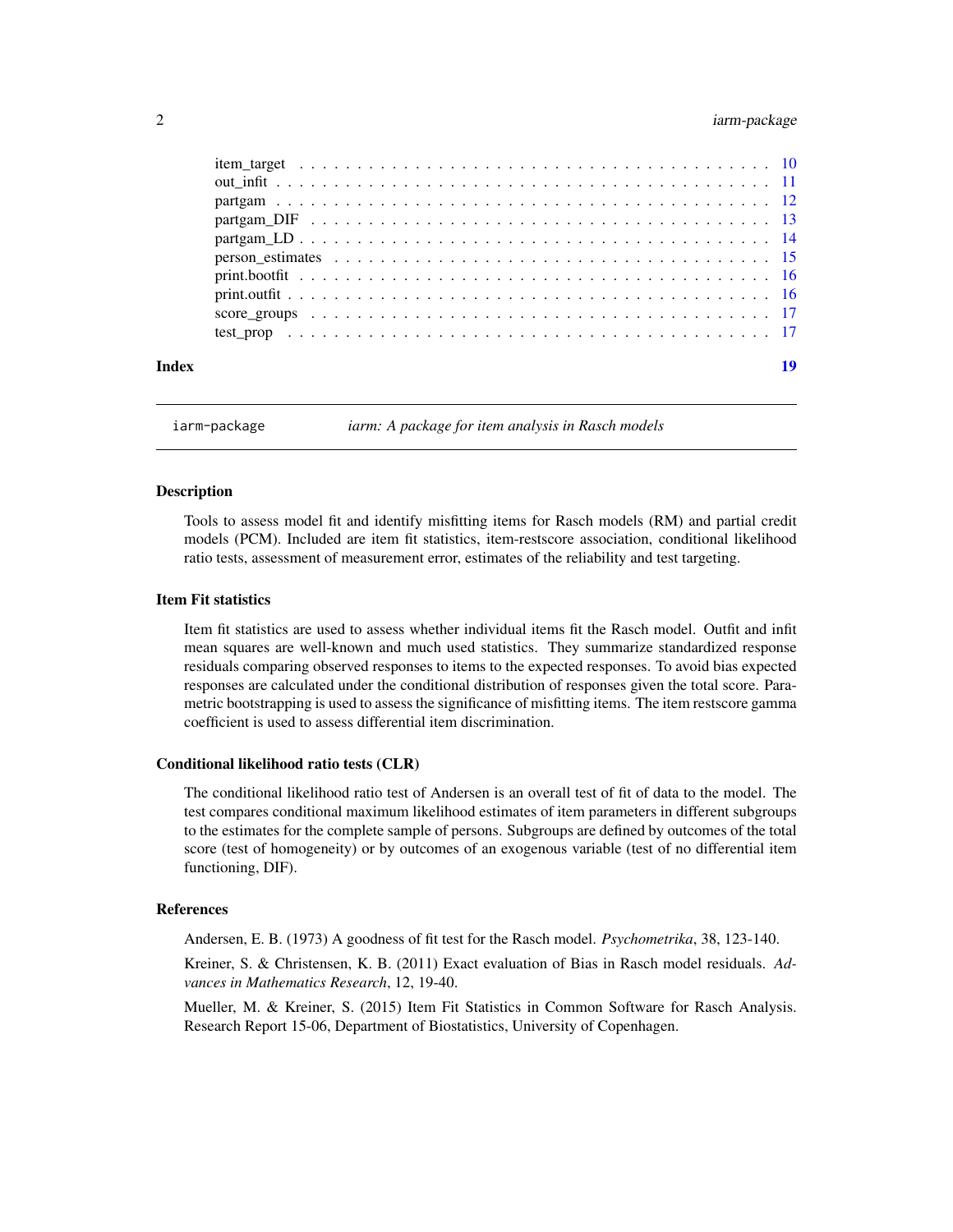<span id="page-2-0"></span>A dataset containing the responses of 197 persons to the ten questions of the Abbreviated Mental Test Score (AMTS). The AMTS is used to identify patients with dementia. One point is given for each correct answer, a score of 6 or less suggests that the patient has some mental impairment.

#### Format

A data frame with 197 rows and 13 variables.

id id number of the patient.

agegrp a factor with levels 16-65, 66-75, 76-85, 86+ for the age of the patient.

sex a factor with levels male, female of the patient.

age age of patient, with 1 if the respondent knows his/her own age and 0 otherwise.

time time (nearest hour), with 1 if correct and 0 otherwise.

address address, with 1 if correct and 0 otherwise.

name name of hospital (or area of town if at home) , with 1 if correct and 0 otherwise.

year current year, with 1 if correct and 0 otherwise.

dob date of birth of patient, with 1 if correct and 0 otherwise.

month month, with 1 if correct and 0 otherwise.

firstww date of first world war, with 1 if correct and 0 otherwise.

monarch name of monarch, with 1 if correct and 0 otherwise.

countbac count backwards 20-1, with 1 if correct and 0 otherwise.

# References

Slade, A., Fear, J. & Tennant, A. (2006) Identifying patients at risk of nursing home admission: The Leeds Elderly Assessment Dependency Screening tool (LEADS). *BMC Health Services Research*, 6:31.

#### Examples

data(amts) str(amts)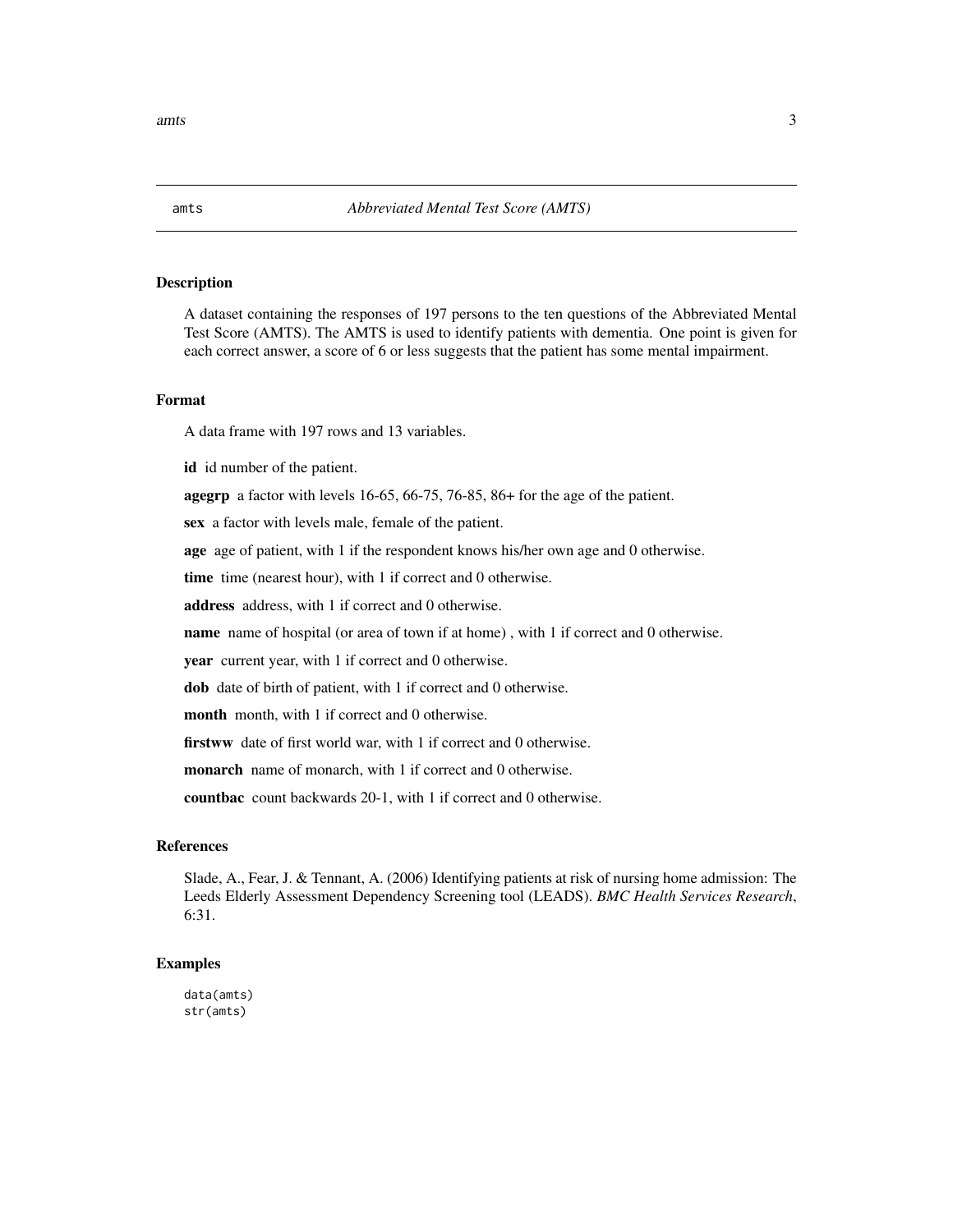<span id="page-3-0"></span>

Computes Bootstrapping P Values for Outfit and Infit Statistics

#### Usage

```
boot_fit(
 object,
 B,
 p.adj = c("BH", "holm", "hochberg", "hommel", "bonferroni", "BY", "none")
)
```
# Arguments

| object | an object of class "Rm" (output of RM or PCM) or class "pemodel"                                                                          |
|--------|-------------------------------------------------------------------------------------------------------------------------------------------|
| B.     | Number of replications.                                                                                                                   |
| p.adj  | Correction method for multiple testing. The methods are "BH", "holm", "hochberg",<br>"hommel", "bonferroni", "BY", "none". See p. adjust. |

# Value

object of class bootfit with outfit and infit statistics and corresponding p values.

| clr_tests | Conditional Likelihood Ratio Tests (CLR) |
|-----------|------------------------------------------|
|           |                                          |

# Description

The conditional likelihood ratio tests compare item parameters in low and high score groups for an overall test of homogeneity, and in groups defined by the levels of exogenous factors for tests of no differential item functioning (DIF).

## Usage

```
clr_tests(data.items, dat.exo = NULL, model = c("RM", "PCM"))
```
# Arguments

| dat.items | A data frame with the responses to the items.                                                                      |
|-----------|--------------------------------------------------------------------------------------------------------------------|
| dat.exo   | A single factor or a data frame consisting of one or more exogenous factor vari-<br>ables.                         |
| model     | If model="RM" a Rasch model will be fitted, if model="PCM" a partial credit<br>model for polytomous items is used. |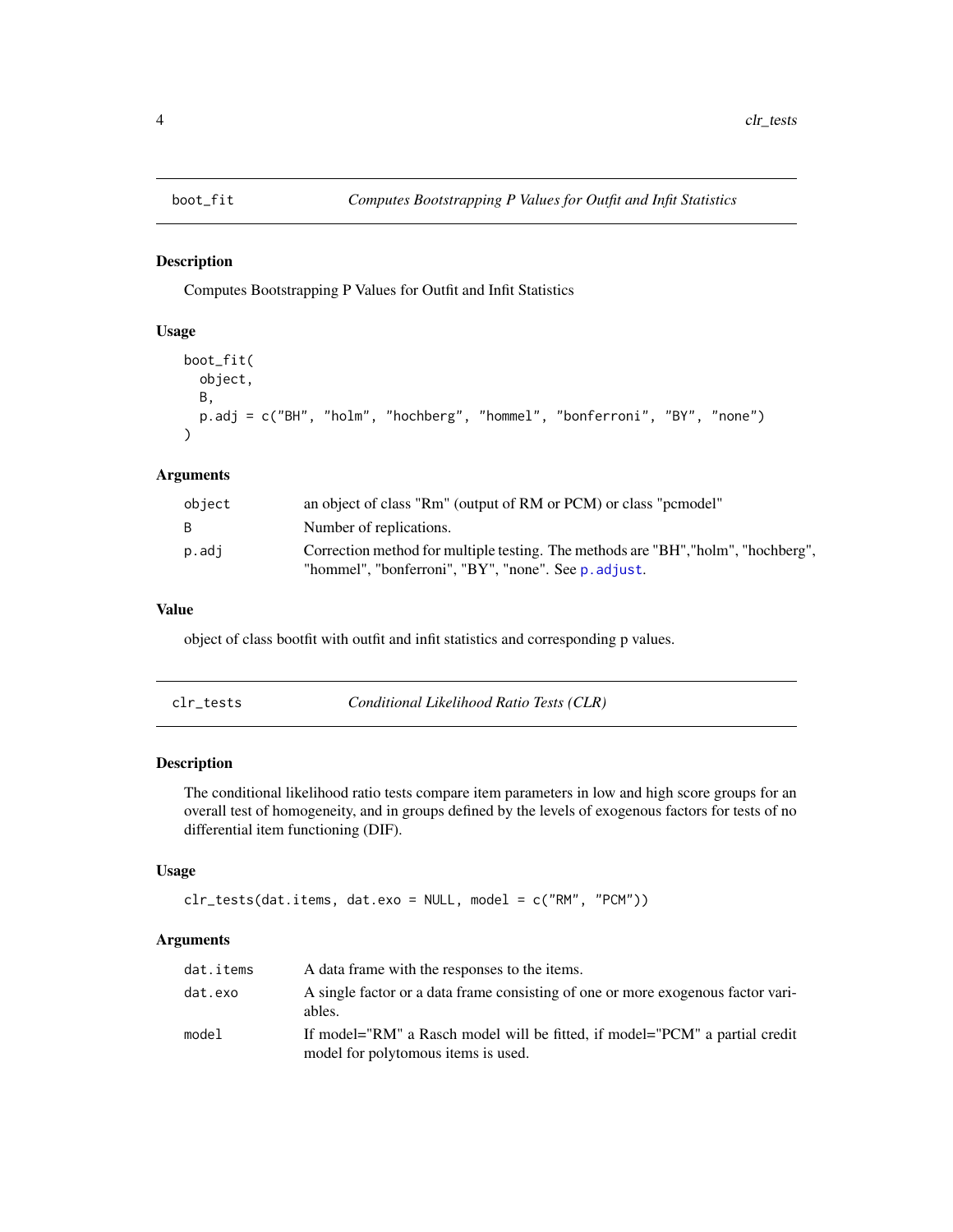#### <span id="page-4-0"></span> $\text{desc2}$  5

# Value

matrix with test statistics, df and p values.

#### Author(s)

Marianne Mueller

## References

Andersen, E.B. (1973). A goodness of fit test for the Rasch model. *Psychometrika*, 38, 123-140.

#### Examples

#CLR overall test and test of no DIF for agegrp and sex clr\_tests(amts[,4:13],amts[,2:3])

desc2 *Depression Screening DESC-II*

#### Description

A dataset containing the responses of 799 patients (indication group psychiatry, otolaryngology, cardiology, neurology) to the short form DESC-II with 10 items. There are 5 response categories from  $0 =$  never to  $4 =$  always. A higher score is supposed to mean a higher depression.

## Format

A data frame with 799 rows and 14 variables.

code id number of the patient

group a factor with levels psychiatry, otolaryngology, cardiology, neurology for the indication group of the patient.

gender a factor with levels female, male of the patient.

agegroup a factor with levels 18-34, 35-49, 50-59, 60-87 for the age of the patient.

- DESC<sub>\_2</sub>\_1 feeling not to be needed
- DESC<sub>\_2</sub>\_2 loss of interest in other people
- DESC 2 3 disheartened
- DESC<sub>\_2</sub>\_4 no pleasure doing things
- DESC<sub>\_2</sub>\_5 feeling to be no good
- DESC<sub>\_2\_6</sub> uninspired
- DESC\_2\_7 pessimistic
- DESC<sub>\_2\_8</sub> discouraged
- DESC\_2\_9 withdrawal

DESC\_2\_10 thinking of taking one's life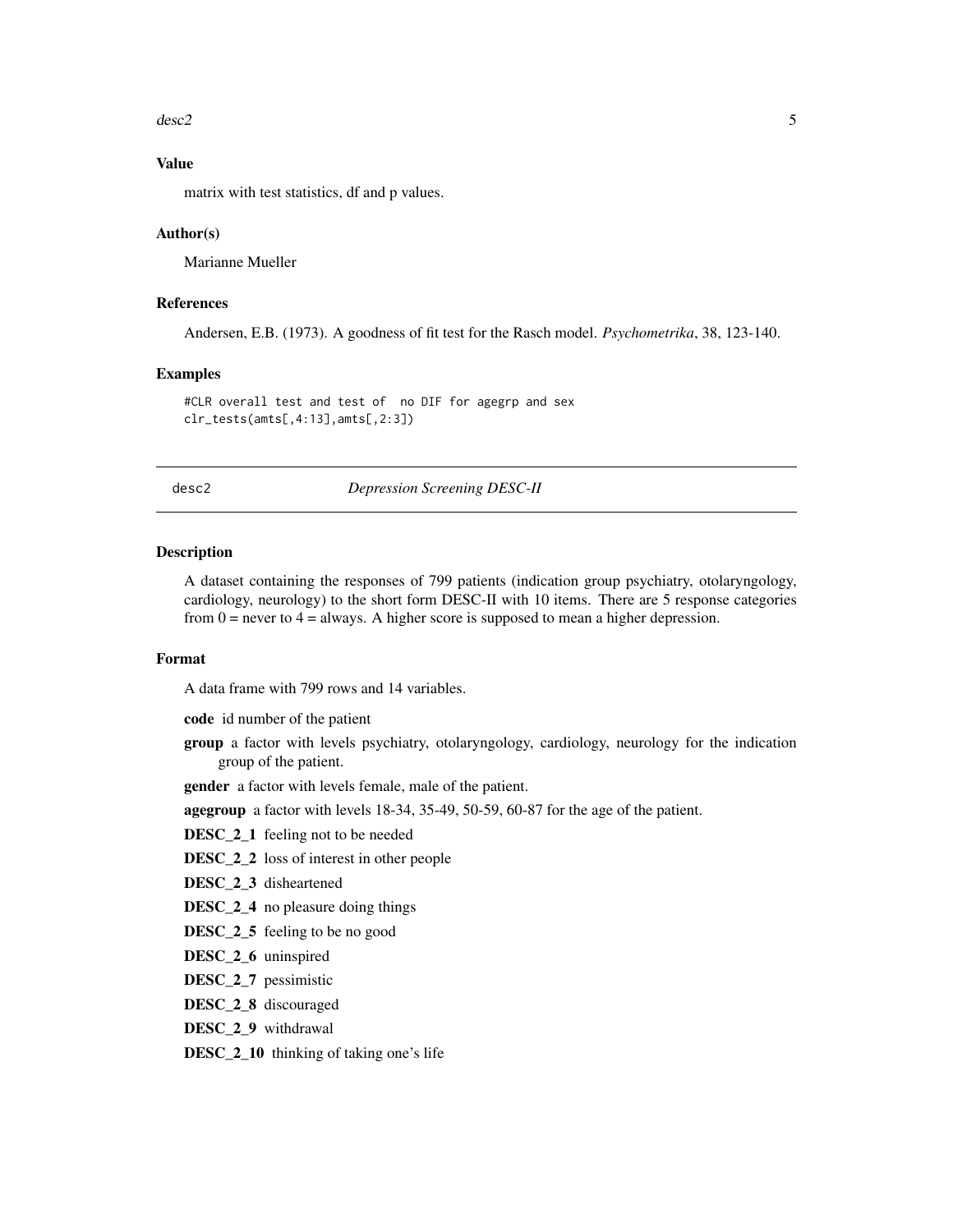#### <span id="page-5-0"></span>References

Forkmann et al. (2009) Development and validation of the Rasch-based Depression Screening (DESC) using Rasch analysis and structural equation modelling. *J Behav Ther Exp Psychiatry*, 40(3): 468-78.

#### Examples

data(desc2) str(desc2)

ICCplot *Item Characteristic Curves*

#### Description

Plots Item Characteristic Curves for dichotomous and polytomous items. The plot can display observed scores as total scores (method="score") or as average scores within adjacent class intervals (method="cut"). Class intervals can be useful when the sample size is not large enough to contain an adequate number of respondents with the same total score for each possible total score. The function includes the option to plot observed scores according to values of an exogenous variable to evaluate differential item functioning (dif="yes").

#### Usage

```
ICCplot(
  data,
  itemnumber,
 pallete = "Paired",
  xticks = 1,
  yticks = 0.5,
  thetain = -6,
  thetaend = 6,
 method = "score",
  grid = "yes",cinumber = 6,
  itemdescrip = "",
  axis.rumm = "yes",
  dir = "no",difvar = NA,
  diflabels = c("Group1", "Group 2", "Group 3", "Group 4", "Group5"),
  difstats = "yes",title = "Item Characteristic Curve",
  icclabel = "yes",
 xaxistitle = "Theta",
 yaxistitle = "Item Score"
)
```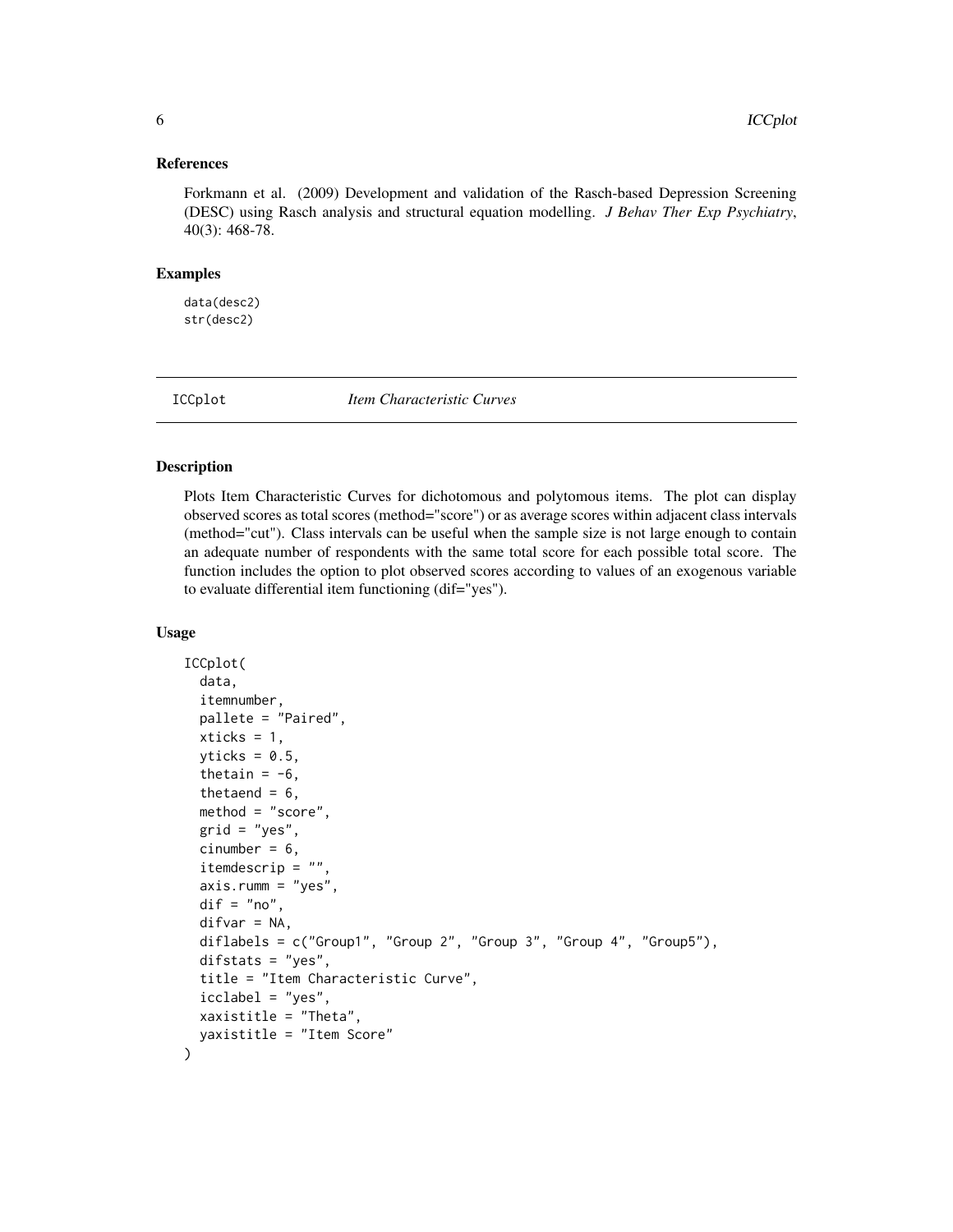#### ICCplot  $1$

# Arguments

| data        | An object of class "data.frame" containing the items (include all items present<br>in the model). The variables need to be numeric.                                                               |
|-------------|---------------------------------------------------------------------------------------------------------------------------------------------------------------------------------------------------|
| itemnumber  | A numeric vector indicating the columns of the data (the items) which ICCs are<br>going to be plotted. Maximum of four items per plot.                                                            |
| pallete     | An object of class "character". Choose a pre-made color pallete from package<br>RColorBrewer. Only available for dif="no".                                                                        |
| xticks      | A numeric scalar. Specify x-axis tick values.                                                                                                                                                     |
| yticks      | A numeric scalar. Specify y-axis tick values.                                                                                                                                                     |
| thetain     | A numeric scalar. Specify minimum theta values for person parameters.                                                                                                                             |
| thetaend    | A numeric scalar. Specify maximum theta values for person parameters.                                                                                                                             |
| method      | The method for displaying observed scores. Choose "score" to plot total scores.<br>Choose "cut" to plot class intervals.                                                                          |
| grid        | Chooses whether the background grid should be displayed. Options are "yes" or<br>"no".                                                                                                            |
| cinumber    | A numeric scalar. The number of adjacent class intervals in which participants<br>will be divided. Notice that the number of class intervals cannot be higher than<br>the number of total scores. |
| itemdescrip | A character vector indicating the description of the plotted items. Maximum of<br>four descriptions (one description per item plotted).                                                           |
| axis.rumm   | Configures whether the plot should display the entire trait range or solely the<br>trait range close to the observed scores (similar to private software RUMM2030).<br>Options are "yes" or "no". |
| dif         | Configures whether the observed scores will be plotted according to values of<br>an exogenous variable to evaluate differential item function. Options are "yes"<br>or "no".                      |
| difvar      | Chooses the variable which will be used to evaluate differential item functioning.<br>Only necessary when dif="yes".                                                                              |
| diflabels   | A character vector indicating the labels to values of the variable chosen to eval-<br>uate differential item functioning. Only necessary when dif="yes".                                          |
| difstats    | Displays the partial gamma coefficient to indicate the magnitude of differential<br>item functioning. Options are "yes" or "no". Only necessary when dif="yes".                                   |
| title       | A character vector. The title of the plot.                                                                                                                                                        |
| icclabel    | Displays the labels of Expected Item Score and Observed Item Score. Options<br>are "yes" or "no".                                                                                                 |
| xaxistitle  | A character vector. The x-axis title.                                                                                                                                                             |
| yaxistitle  | A character vector. The y-axis title.                                                                                                                                                             |

# Author(s)

Pedro Henrique Ribeiro Santiago <pedro.ribeirosantiago@adelaide.edu.au>, Marianne Mueller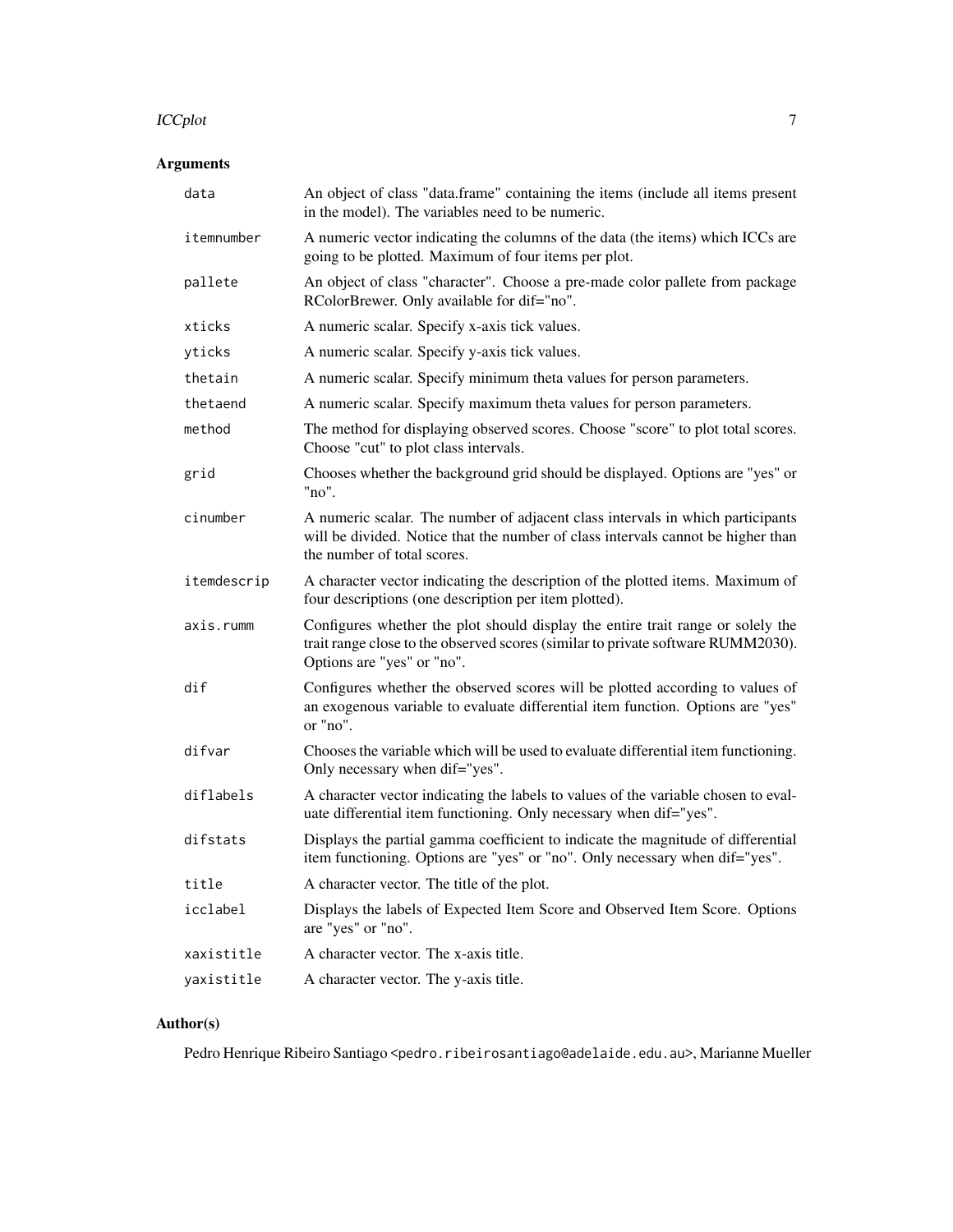#### <span id="page-7-0"></span>Examples

```
## Not run: # Creates a plot for Item 1 using total scores
ICCplot(desc2[,5:13], itemnumber=1, method="score", itemdescrip="Item 1")
# Creates a plot for Item 1 using 8 class intervals
ICCplot(desc2[,5:13], itemnumber=1, method="cut", cinumber=8, itemdescrip="Item 1")
# Creates a plot for Item 1 using 8 class intervals without RUMM style axis
ICCplot(desc2[,5:13], itemnumber=1, method="cut", cinumber=8, itemdescrip="Item 1", axis.rumm="no")
# Creates a plot for Item 3 using 8 class intervals and evaluating DIF according to gender
ICCplot(desc2[,5:13], itemnumber=3, method="cut", cinumber=8, itemdescrip="Item 3",
dif="yes", difvar=desc2$gender, diflabels=c("Men", "Women"))
# Creates a plot with three items using 5 class intervals and evaluating DIF according to gender
ICCplot(desc2[,5:13], itemnumber=1:3, method="cut", cinumber=5,
itemdescrip=c("Item 1","Item 2","Item 3"), dif="yes"
difvar=desc2$gender, diflabels=c("Men", "Women"))
## End(Not run)
```
item\_obsexp *Observed and Expected Item Mean Scores*

#### Description

Homogeneity of item responses in the low and high score groups is analyzed by looking at observed and expected item mean scores together with standardized residuals. If the Andersen's CLR test has shown some evidence against homogeneity, this comparison can indicate which items might be responsible.

#### Usage

```
item_obsexp(object)
```
#### Arguments

object An object of class "Rm", a fitted Rasch model or partial credit model using the functions RM or PCM in package eRm, or an object of class "pcmodel", a fitted partial credit model using the function pcmodel in package psychotools.

#### Value

list with observed and expected mean scores together with standardized residuals for the two score groups.

#### Author(s)

Marianne Mueller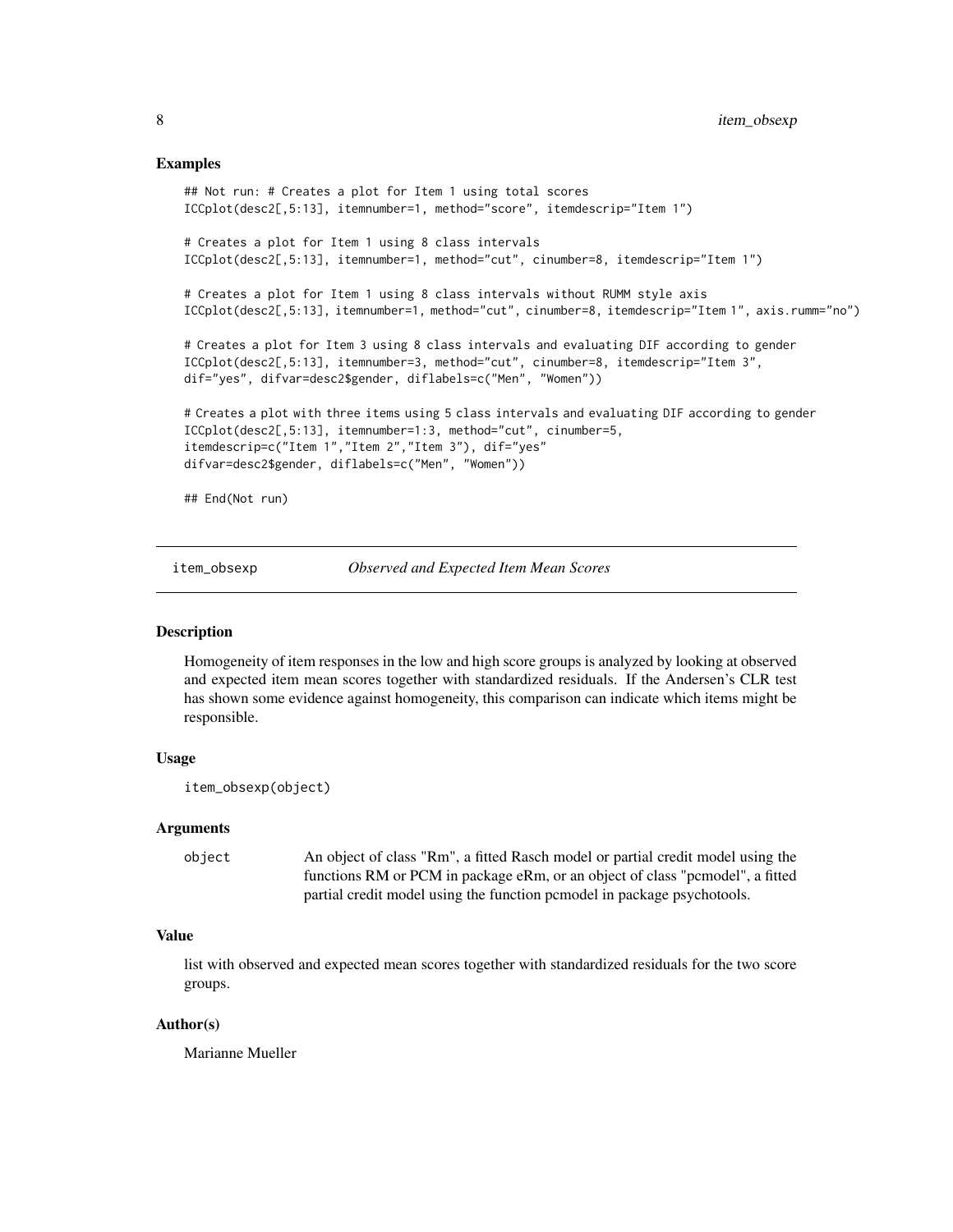# <span id="page-8-0"></span>item\_restscore 9

# Examples

```
rm.mod <- RM(amts[,4:13])
item_obsexp(rm.mod)
## Not run:
pc.mod <- PCM(desc2[,5:14])
item_obsexp(pc.mod)
```
## End(Not run)

item\_restscore *Item Restscore Association*

# Description

The observed Gamma coefficient between the score of a single item and the total score of the remaining items is compared with the corresponding expected Gamma coefficient under the Rasch model.

# Usage

```
item_restscore(
  object,
  p.adj = c("BH", "holm", "hochberg", "hommel", "bonferroni", "BY", "none")
\mathcal{L}
```
# Arguments

| object | An object of class "Rm", a fitted Rasch model or partial credit model using the   |
|--------|-----------------------------------------------------------------------------------|
|        | functions RM or PCM in package eRm, or an object of class "permodel", a fitted    |
|        | partial credit model using the function permodel in package psychotools.          |
| p.adj  | Correction method for multiple testing. The methods are "BH", "holm", "hochberg", |
|        | "hommel", "bonferroni", "BY", "none". See p. adjust.                              |

# Value

a matrix containing:

| observed | observed gamma coefficients                                              |
|----------|--------------------------------------------------------------------------|
| expected | expected gamma coefficients                                              |
| se       | standard errors                                                          |
| pvalue   | p values (under normal distribution assumption)                          |
| padj     | adjusted p values if selected                                            |
| sig      | significance stars: 0 "*** " 0.001 "** " 0.01 " * " 0.05 " . " 0.1 " " 1 |

# Author(s)

Marianne Mueller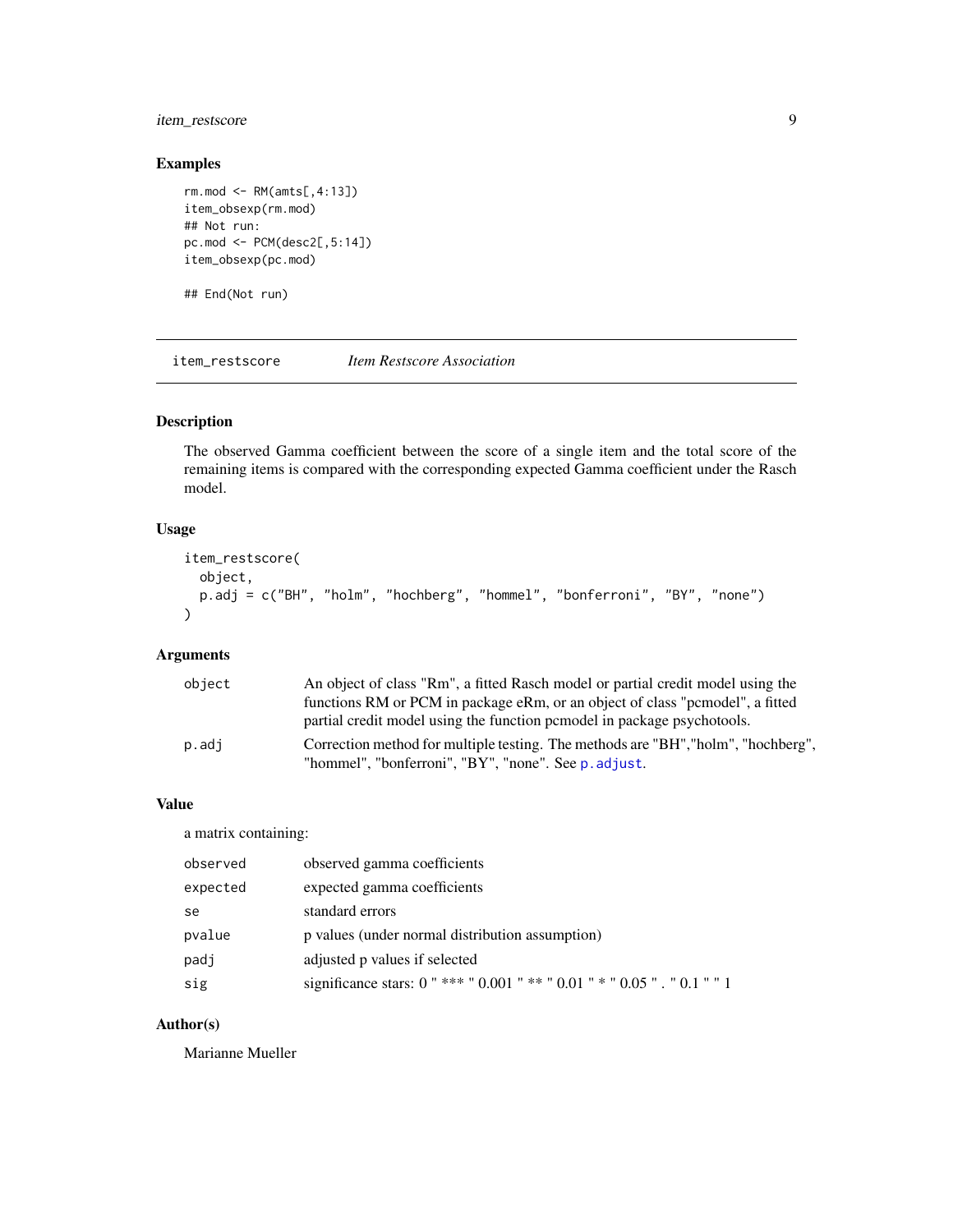# <span id="page-9-0"></span>References

Kreiner, S. (2011). A note on item-restscore association in Rasch models. *Applied Psychological Measurement*, 35, 557-561.

#### Examples

```
rm.mod <- RM(amts[,4:13])
item_restscore(rm.mod)
```
item\_target *Computation of Item Targets for Polytomous Models*

# Description

The item target is the value of the person parameter where item information is maximized.

#### Usage

item\_target(obj)

# Arguments

obj An object of class "eRm" (but not "dRm"), a fitted partial credit model using the function PCM in package eRm or of class "pcmodel" (from package psychotools).

### Value

vector with item targets.

## Author(s)

Marianne Mueller

# Examples

```
## Not run:
pc.mod <- PCM(desc2[, 5:14])
item_target(pc.mod)
```
## End(Not run)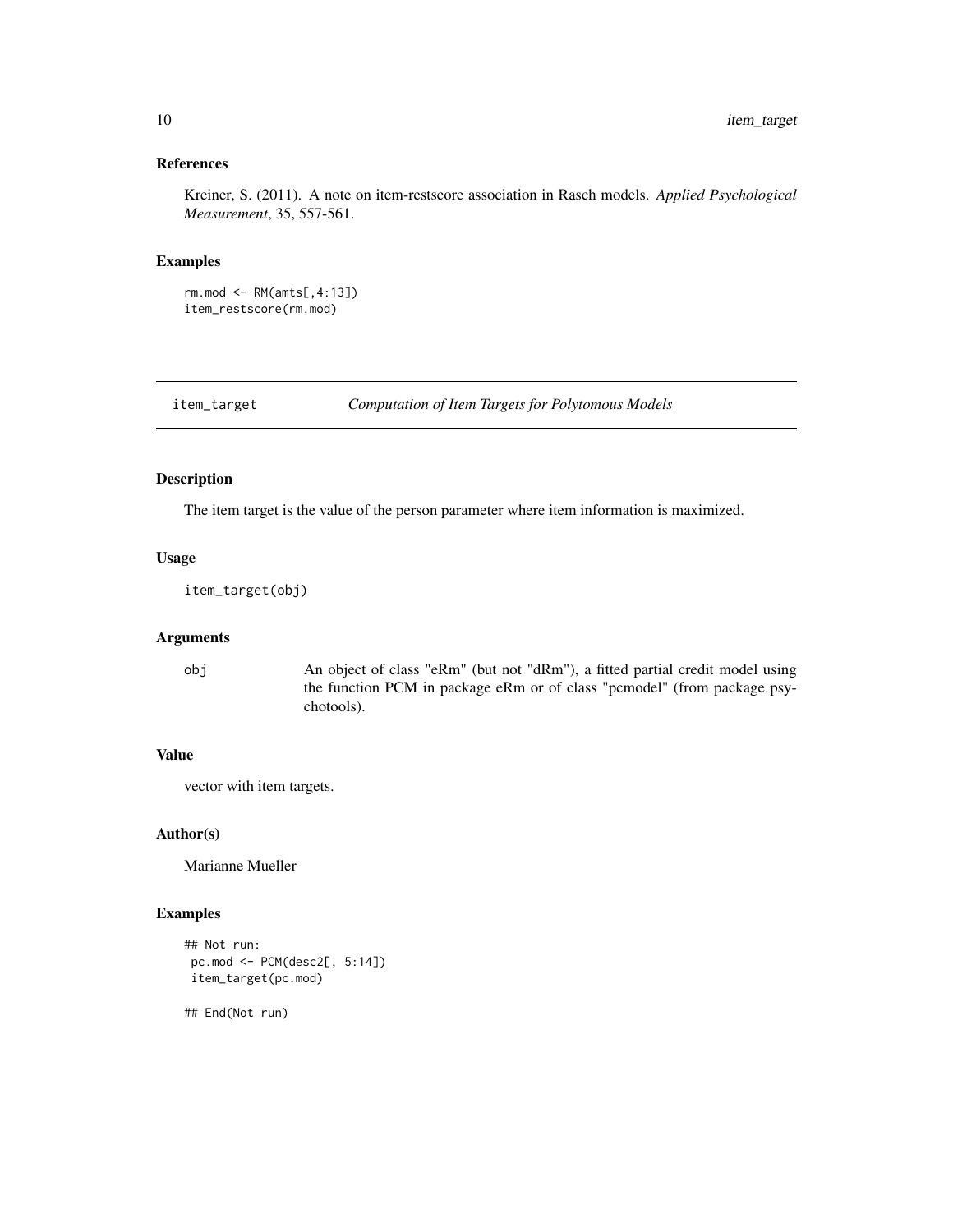<span id="page-10-0"></span>

To avoid bias observed item responses are compared to expected responses under the conditional distribution of responses given the total score. This leads to standardized residuals which can be summarized to outfit and infit statistics in the usual way.

# Usage

```
out_infit(
  object,
  se = TRUE,p.adj = c("BH", "holm", "hochberg", "hommel", "bonferroni", "BY", "none")
\lambda
```
# Arguments

| object | An object of class "Rm", a fitted Rasch model or partial credit model using the                                                           |
|--------|-------------------------------------------------------------------------------------------------------------------------------------------|
|        | functions RM or PCM in package eRm, or an object of class "permodel", a fitted                                                            |
|        | partial credit model using the function permodel in package psychotools.                                                                  |
| se     | If TRUE the standard errors will be included.                                                                                             |
| p.adj  | Correction method for multiple testing. The methods are "BH", "holm", "hochberg",<br>"hommel", "bonferroni", "BY", "none". See p. adjust. |

# Details

The fit statistics and their standard errors are calculated as described in Christensen et al. P values are are based on the normal distribution of the standardized fit statistics.

#### Value

an object of class outfit containing:

| outfit         | outfit statistics                                  |
|----------------|----------------------------------------------------|
| outfit.se      | standard errors of outfit statistics               |
| out.pvalue     | p values of outfit statistics                      |
| out.pvalue.adj | adjusted p values of outfit statistics if selected |
| infit          | infit statistics                                   |
| infit.se       | standard errors of infit statistics                |
| in.pvalue      | p values of infit statistics                       |
| in.pvalue.adj  | adjusted p values of infit statistics if selected  |
| padj           | adjustment method                                  |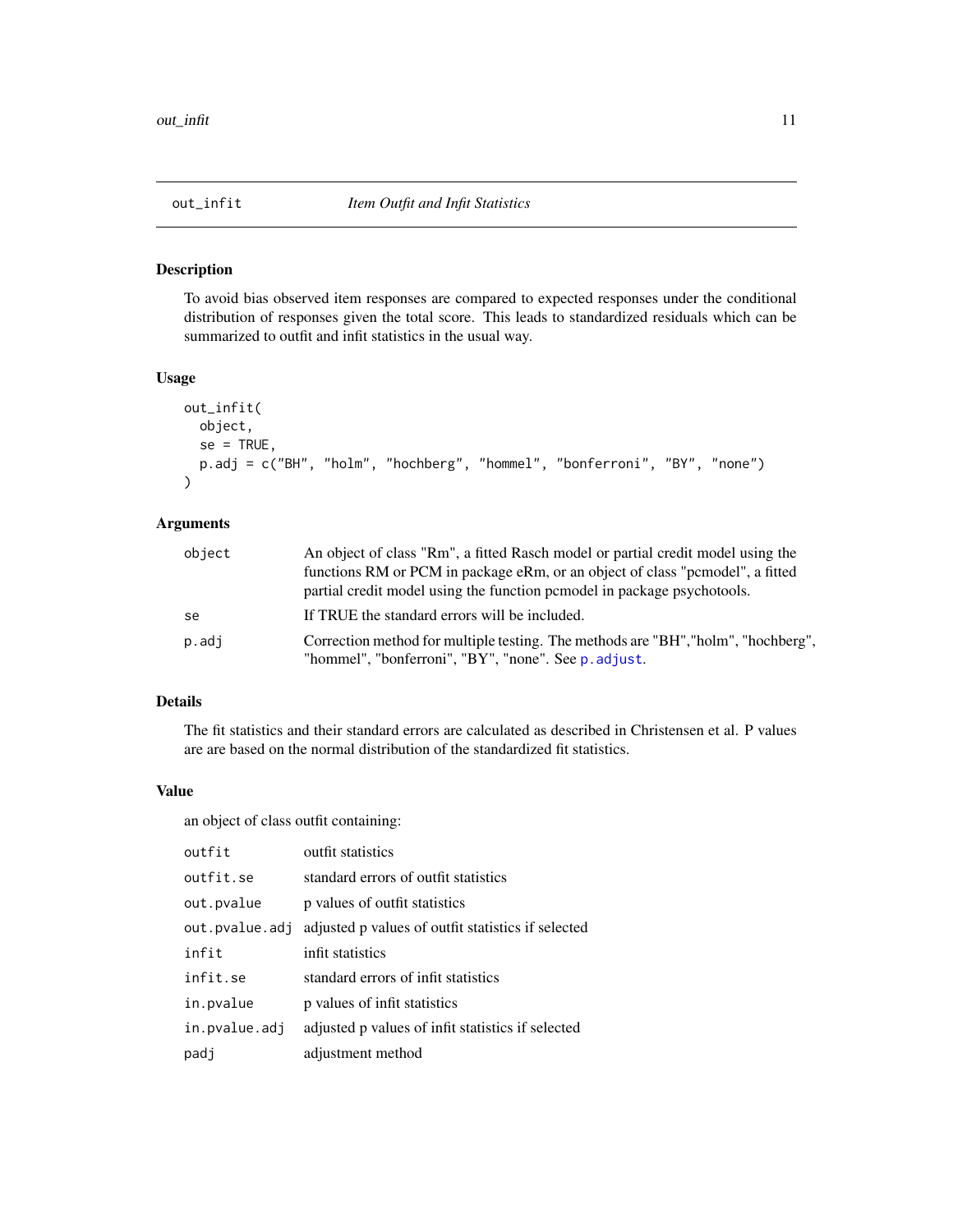#### <span id="page-11-0"></span>Author(s)

Marianne Mueller

#### References

Christensen, K. B. , Kreiner, S. & Mesbah, M. (Eds.) *Rasch Models in Health*. Iste and Wiley (2013), pp. 86 - 90.

Kreiner, S. & Christensen, K. B. (2011) Exact evaluation of Bias in Rasch model residuals. *Advances in Mathematics Research*, 12, 19-40.

#### Examples

```
rm.mod <- RM(amts[,4:13])
out_infit(rm.mod)
```
partgam *Conditional and Partial Gamma Coefficients*

# Description

Calculates conditional and partial Gamma coefficients for x and y given z with confidence intervals.

#### Usage

 $partsam(x, y, z, conf.level = 0.95)$ 

# Arguments

| x, y, z    | Three numeric vectors or factors.                      |
|------------|--------------------------------------------------------|
| conf.level | Confidence level for the returned confidence interval. |

# Value

data frame with estimates, standard errors and confidence interval limits.

#### Author(s)

Marianne Mueller

#### References

Davis, J. A. A Partial coefficient for Goodman and Kruskal's Gamma. *Journal of the American Statistical Association*, 62 (317), 1967, pp. 189-193.

#### See Also

[partgam\\_DIF](#page-12-1), [partgam\\_LD](#page-13-1)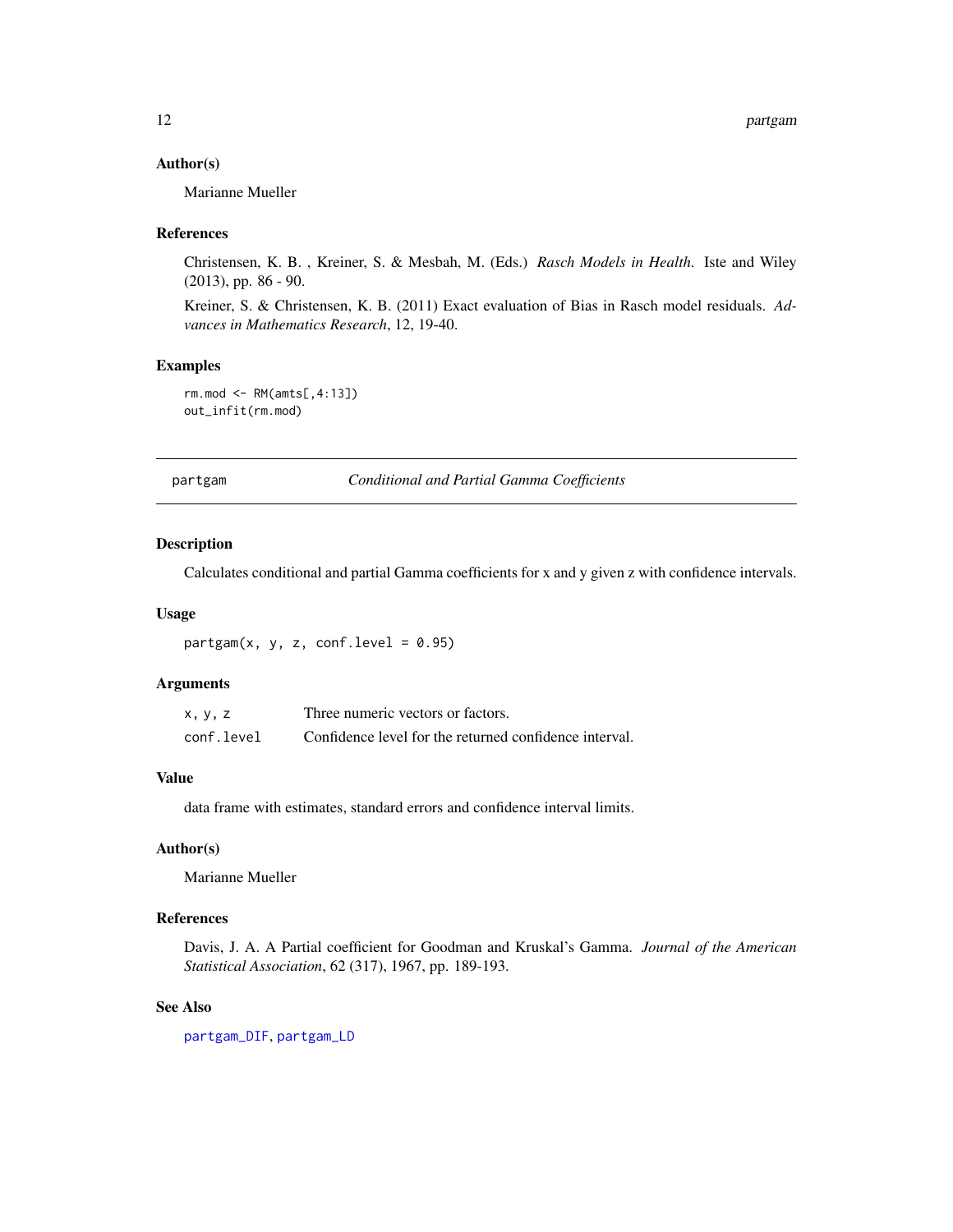<span id="page-12-1"></span><span id="page-12-0"></span>Items should function in the same way for all subgroups of persons. An item shows differential item functioning (DIF) if there is a significant association between the item score and an exogenous variable, controlling for the scale score. Partial Gamma coefficients are used as test statistics.

#### Usage

```
partgam_DIF(
  dat.items,
  dat.exo,
  p.adj = c("BH", "holm", "hochberg", "hommel", "bonferroni", "BY", "none")
)
```
#### Arguments

| dat.items | A data frame with the responses to the items.                                                                                             |
|-----------|-------------------------------------------------------------------------------------------------------------------------------------------|
| dat.exo   | A single grouping factor or a data frame consisting of several exogenous factor<br>variables.                                             |
| p.adj     | Correction method for multiple testing. The methods are "BH", "holm", "hochberg",<br>"hommel", "bonferroni", "BY", "none". See p. adjust. |

#### Value

data frame with Gamma coefficients, standard errors, p values, adjusted p values if an adjustment method has be chosen, and confidence limits for every pair of an item and an exogenous variable.

# Author(s)

Marianne Mueller

#### References

Bjorner, J., Kreiner, S., Ware, J., Damsgaard, M. and Bech, P. Differential item functioning in the Danish translation of the SF-36. *Journal of Clinical Epidemiology*, 51 (11), 1998, pp. 1189-1202.

# See Also

[partgam\\_LD](#page-13-1)

# Examples

```
partgam_DIF(amts[,4:13],amts[,2:3])
```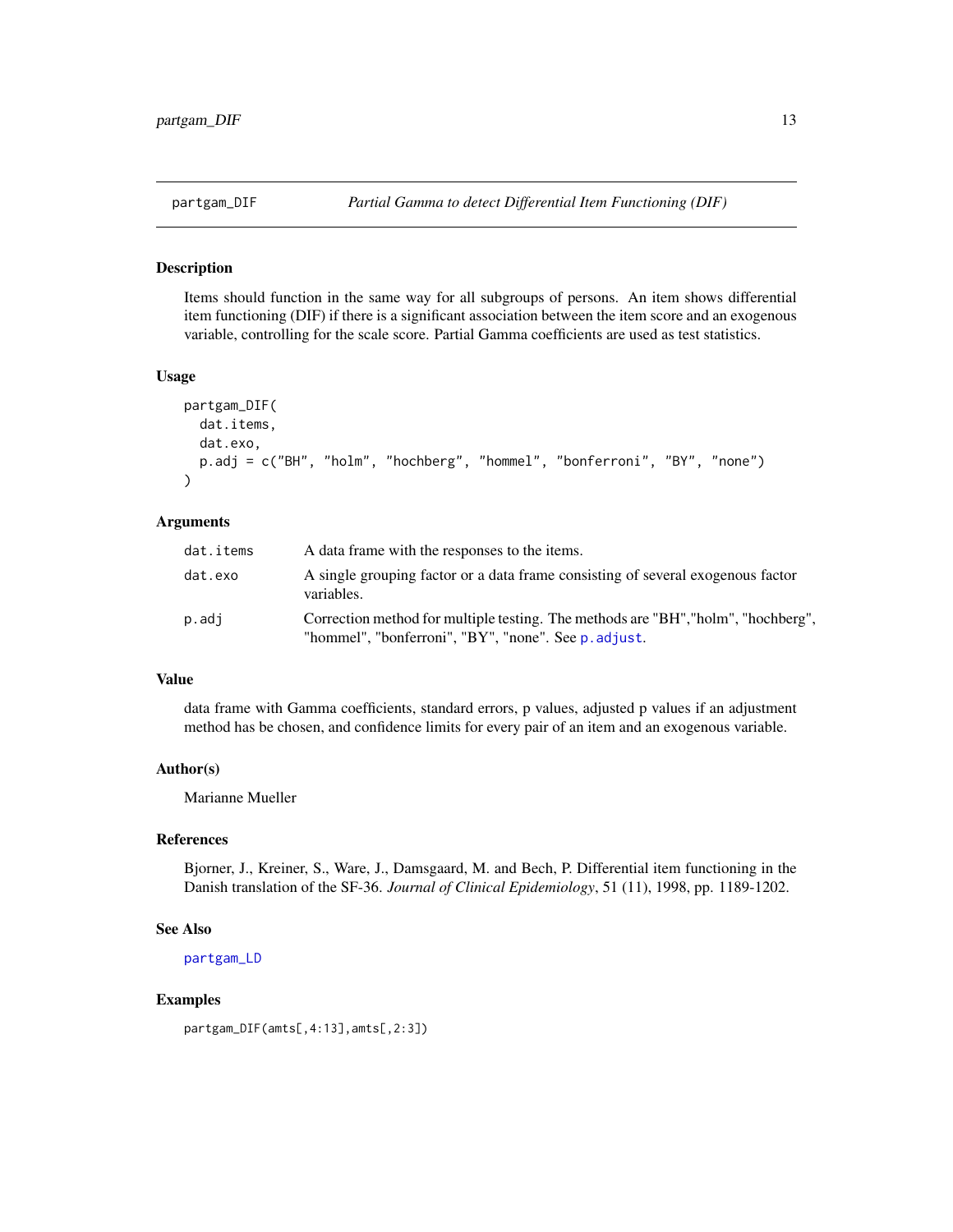<span id="page-13-1"></span><span id="page-13-0"></span>

Rasch models assume locally independent items. There should be no substantial correlation left between two items once the underlying factor has been taken into account. Partial Gamma coefficients between pairs of items controlled for the rest score can be used to assess this requirement. The rest score is calculated as the score without the second item.

#### Usage

```
partgam_LD(
 dat.items,
 p.adj = c("BH", "holm", "hochberg", "hommel", "bonferroni", "BY", "none")
)
```
#### Arguments

| dat.items | A data frame with the responses to the items.                                                                                             |
|-----------|-------------------------------------------------------------------------------------------------------------------------------------------|
| p.adj     | Correction method for multiple testing. The methods are "BH", "holm", "hochberg",<br>"hommel", "bonferroni", "BY", "none". See p. adjust. |

# Details

Because it matters which of the two items of a pair is subtracted from the total score to give the rest score, calculations are done for each pair in both ways. Results are stored in two different data frames.

#### Value

list of two data frames with Gamma coefficients, standard errors, p values, adjusted p values if an adjustment method has be chosen, and confidence limits for every pair of items.

# Author(s)

Marianne Mueller

#### References

Christensen, K. B. , Kreiner, S. & Mesbah, M. (Eds.) *Rasch Models in Health*. Iste and Wiley (2013), pp. 133 - 135.

### See Also

[partgam\\_DIF](#page-12-1)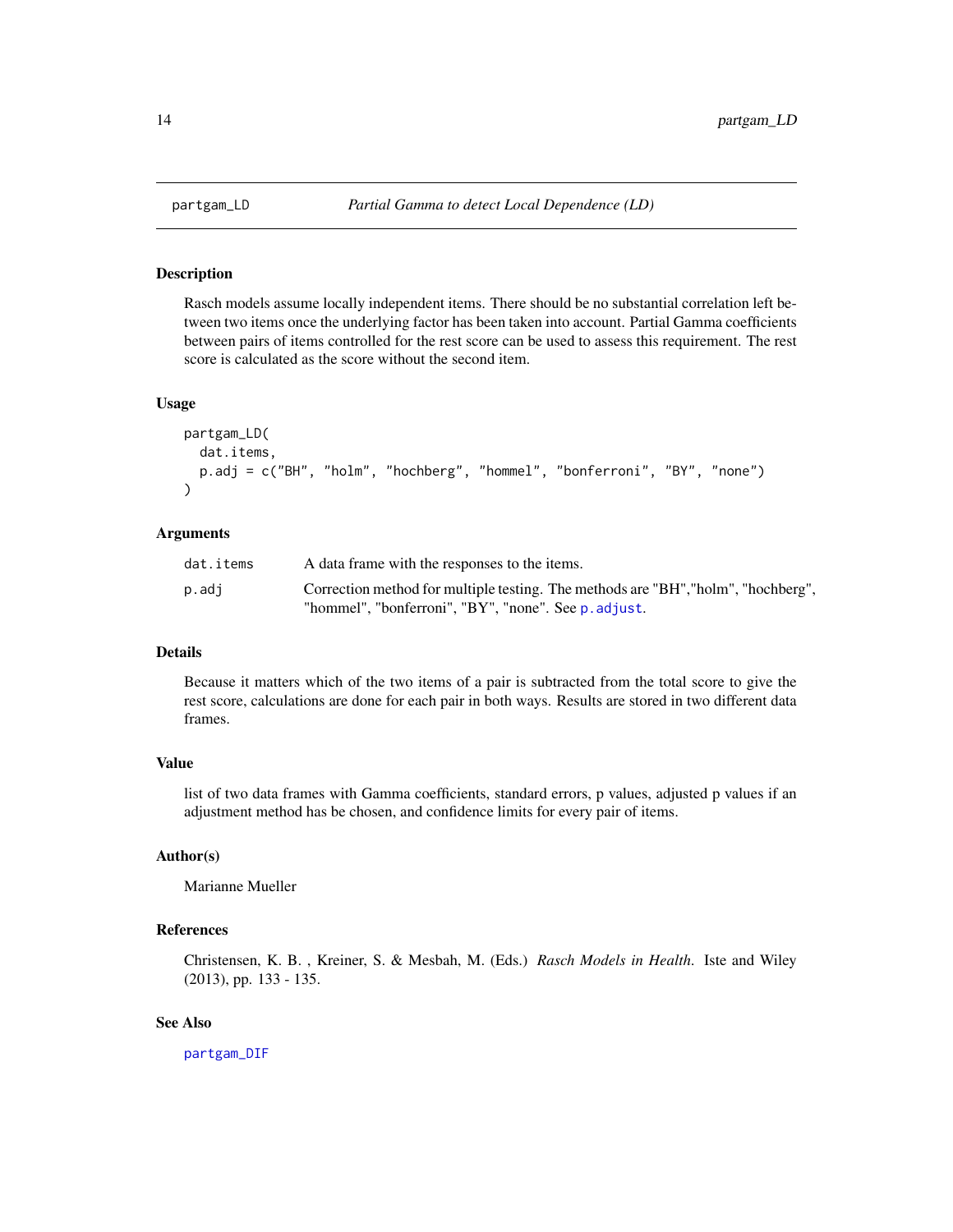# <span id="page-14-0"></span>person\_estimates 15

# Examples

partgam\_LD(amts[,4:13])

person\_estimates *Person Estimates with MLE and WLE*

# Description

Computes Person estimates with maximum likelihood estimation (MLE) and weighted likelihood estimation (WLE) for raw scores 0 to m.

# Usage

```
person_estimates(object, properties = F, allperson = F)
```
# Arguments

| object     | An object of class "Rm", a fitted Rasch model or partial credit model using<br>the functions RM or PCM in package eRm, or an object of class "raschmodel" |
|------------|-----------------------------------------------------------------------------------------------------------------------------------------------------------|
|            | or "permodel", a fitted Rasch model or partial credit model using the functions<br>raschmodel or permodel in package psychotools.                         |
| properties | If TRUE additional properties of the estimates are given (see below).                                                                                     |
| allperson  | If TRUE person estimates (MLE and WLE) for all persons in the data set are<br>delivered.                                                                  |

# Value

If properties = False a matrix containing:

| Raw score | raw score                |
|-----------|--------------------------|
| MI F      | MLE of person parameters |
| WI F      | WLE of person parameters |

If properties = TRUE a list with two components, one for MLE and the other for WLE. Each component contains:

| Raw score   | raw score                     |
|-------------|-------------------------------|
| MLE or WLE  | person estimates              |
| <b>SFM</b>  | standard error of measurement |
| Bias        | hias                          |
| <b>RMSF</b> | root mean square error        |
| Score.SEM   | score sem                     |

# Author(s)

Marianne Mueller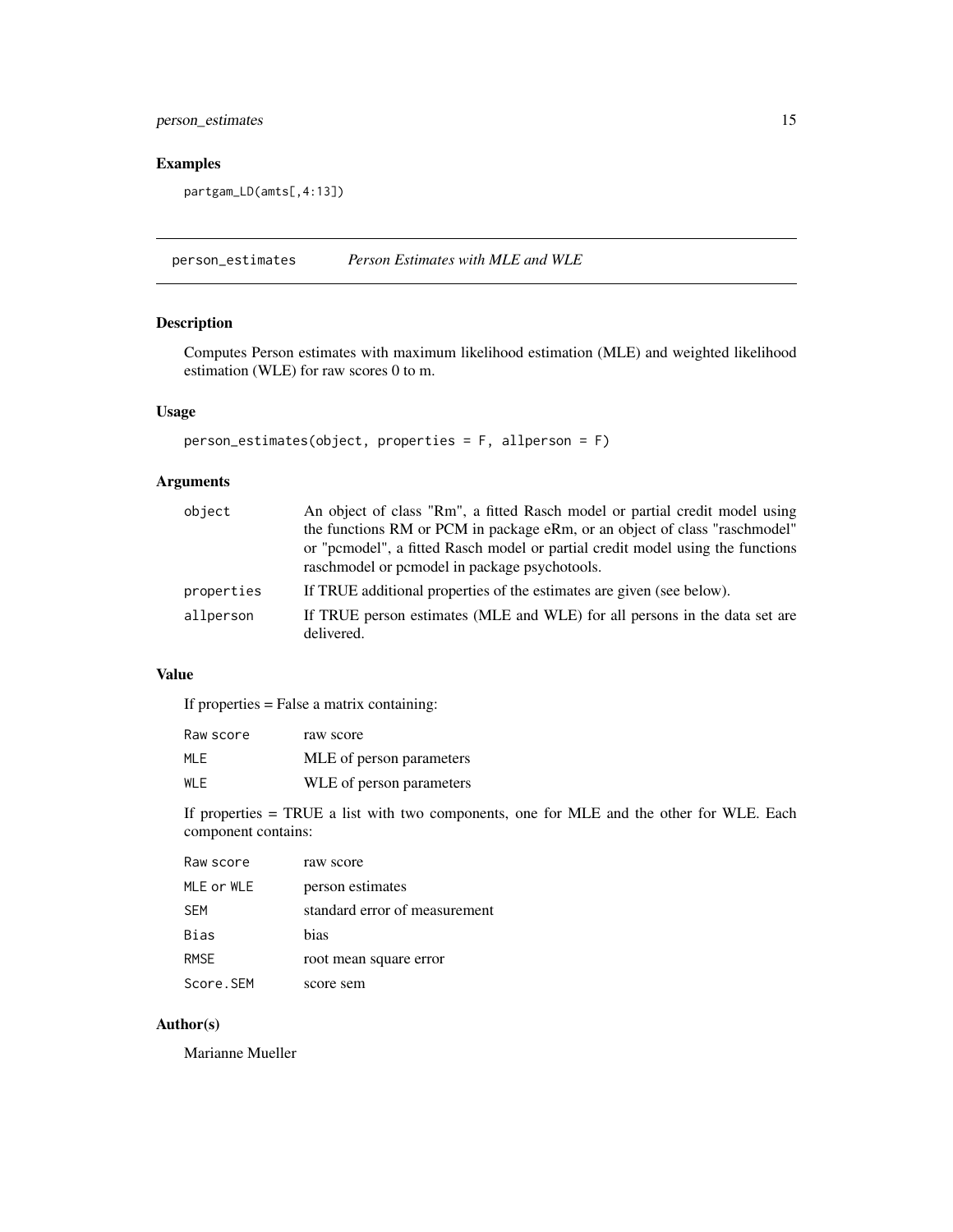# <span id="page-15-0"></span>References

Christensen, K. B. , Kreiner, S. & Mesbah, M. (Eds.) *Rasch Models in Health*. Iste and Wiley (2013), pp. 63 - 70.

#### Examples

```
rm.mod \leftarrow RM(amts[, 4:13])person_estimates(rm.mod)
```
print.bootfit *Print Method for the Output of boot\_fit*

# Description

Print Method for the Output of boot\_fit

# Usage

```
## S3 method for class 'bootfit'
print(x, \ldots)
```
# Arguments

| x                       | object of class bootfit.             |
|-------------------------|--------------------------------------|
| $\cdot$ $\cdot$ $\cdot$ | arguments passed to other functions. |

print.outfit *Print Method for the Output of out\_infit*

# Description

Print Method for the Output of out\_infit

#### Usage

## S3 method for class 'outfit'  $print(x, \ldots)$ 

## Arguments

| X        | object of class outfit.              |
|----------|--------------------------------------|
| $\cdots$ | arguments passed to other functions. |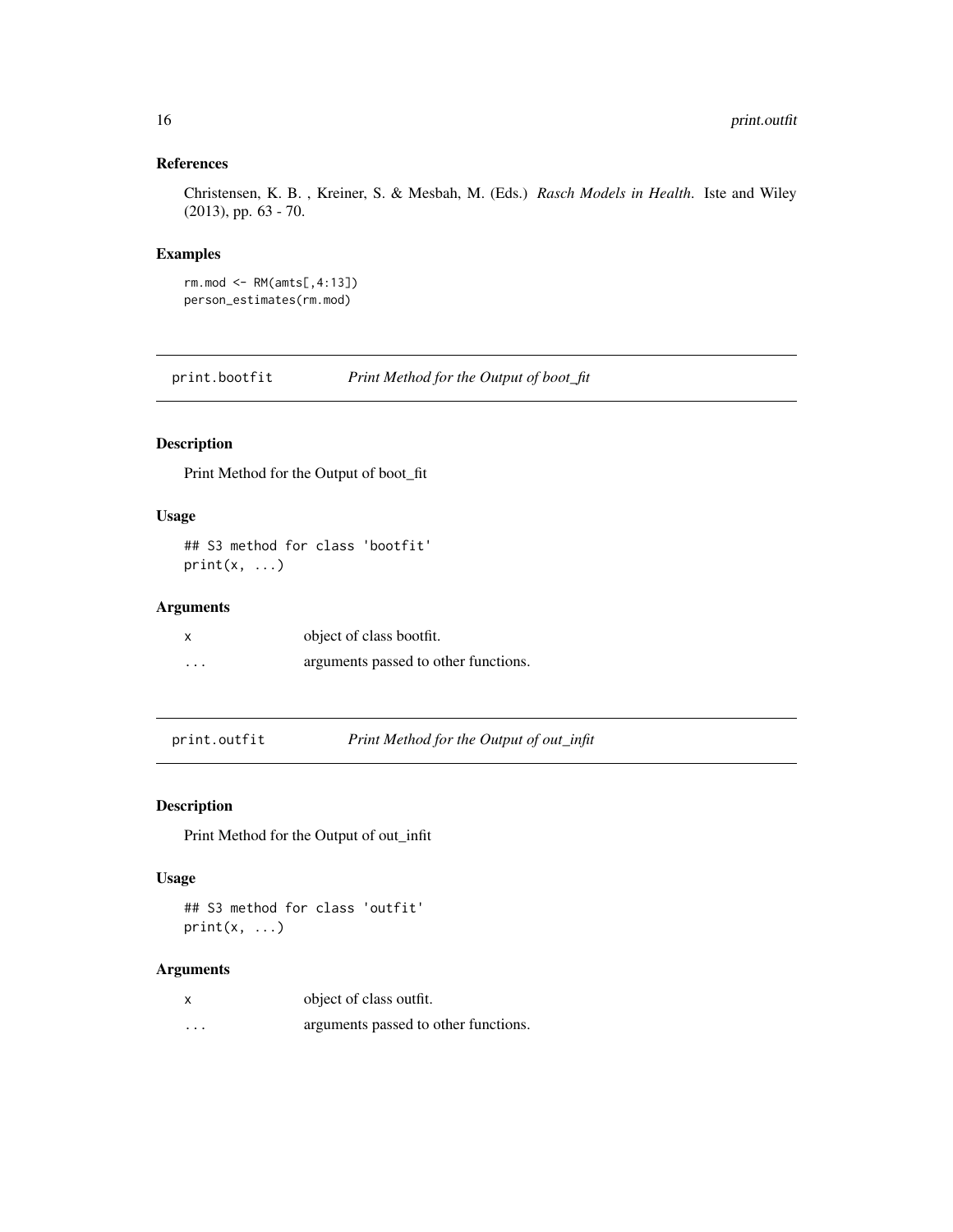<span id="page-16-0"></span>

Creates a grouping variable which divides the sample in two groups (high and low scorers) of roughly equal size, without taking into account persons with extreme scores.

#### Usage

score\_groups(dat.items, label = FALSE)

#### Arguments

| dat.items | A data frame with the responses to the items.                                    |
|-----------|----------------------------------------------------------------------------------|
| label     | If TRUE the levels of the group factor are named according to the split used, if |
|           | FALSE (default) the group factor has levels 1 and 2.                             |

# Details

The score groups are used for tests of item homogeneity.

#### Value

Score group variable, a factor with two levels.

test\_prop *Properties of the Test*

# Description

Information summarizing measurement quality of the test and test targeting.

#### Usage

```
test_prop(object)
```
### Arguments

object An object of class "Rm", a fitted Rasch model or partial credit model using the functions RM or PCM in package eRm, or an object of class "pcmodel", a fitted partial credit model using the function pcmodel in package psychotools.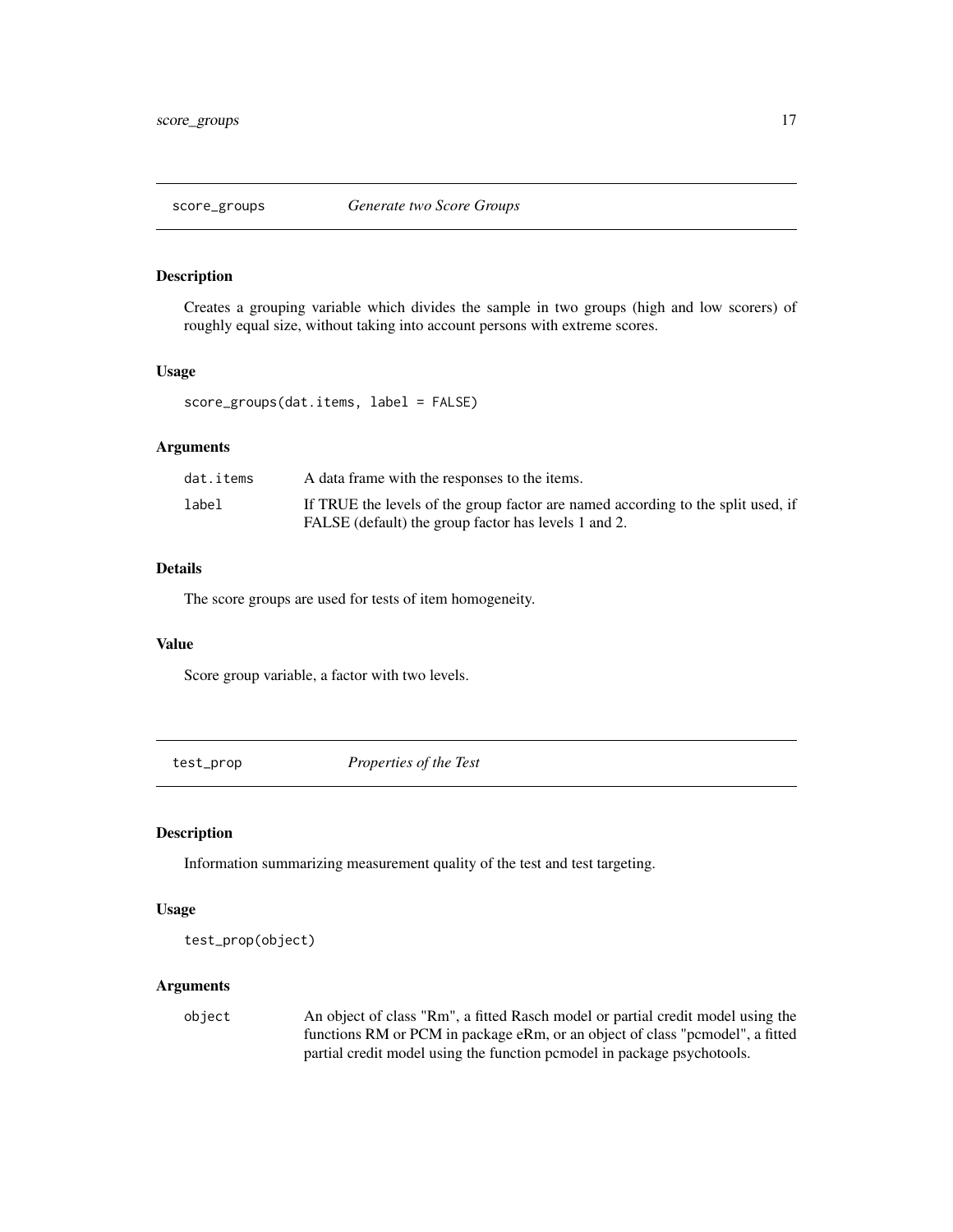# Value

a list containing:

```
Separation reliability
```
the person separation reliability as calculated in package eRm for objects of class "Rm".

Test difficulty

person value with an expected score equal to half of the maximum score.

Test target person value where test information is maximized.

Test information

maximal value of the test information

# Author(s)

Marianne Mueller

# References

Christensen, K. B. , Kreiner, S. & Mesbah, M. (Eds.) *Rasch Models in Health*. Iste and Wiley (2013), pp. 63 - 70.

# Examples

rm.mod <- RM(amts[,4:13]) test\_prop(rm.mod)